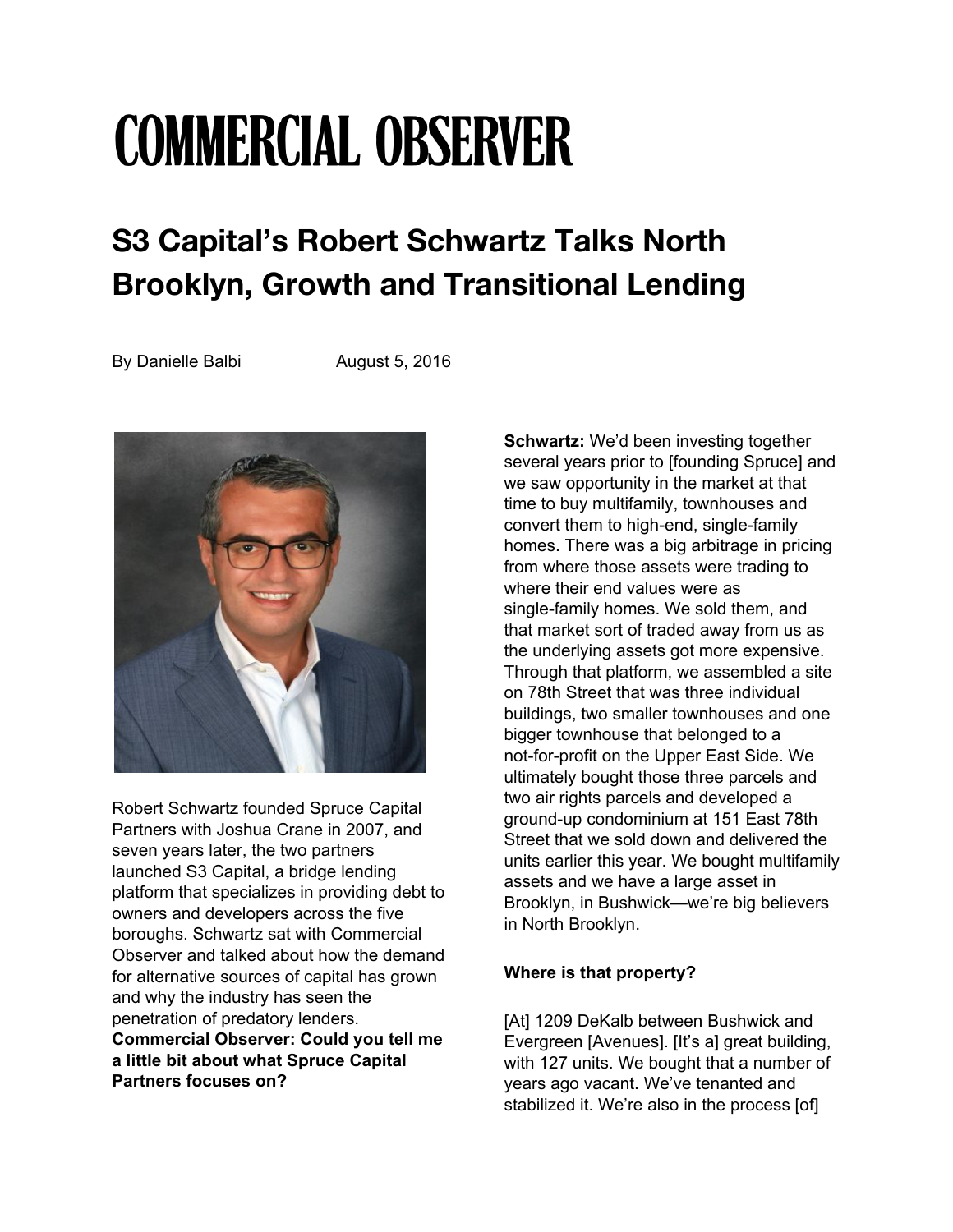building a ground-up hotel in Downtown Brooklyn with another group.

#### **So how did you get into lending?**

The Spruce Capital platform is really an equity investment and development business. Being active on the equity side, we realized there was an opportunity in the marketplace to get involved with other transactions where we couldn't really be involved from an equity perspective, but we liked our risk-reward. We started providing bridge capital to investors and developers in and around New York City. It started with a few loans that we kind of did personally, and we continued to grow that business. Last July, we closed on a fund that gives us about \$175 million worth of lending capacity. We've invested probably close to 70 percent of that fund already and will probably be fully invested by late summer, early fall. We'll likely raise another vehicle at that point.

#### **What's your lending sweet spot?**

We do a lot of loans in the \$2 million to \$3 million [range] but we're closing loans in the \$10 million to \$12 million range now. We closed a loan for \$22 million a couple of months ago. We're seeing opportunity on the larger loans as well to provide acquisition as well as construction financing, where a lot of the conventional lenders and banks have been slowing down a little bit as far as providing construction dollars. These are loans that are \$40 [million], \$50 [million] up to \$100 million in size. We're looking at a number of deals like that, and we will probably wind up closing on them very soon.

#### **That's a huge jump from your \$2 million to \$5 million average.**

The infrastructure is in place, and besides the fund, we have dedicated capital to do these loans if we feel good about the asset and if we feel good about the sponsor and the values. We're not predatory, so we're not providing 80 percent leverage. [But] if we feel good about our basis and feel like there's a good partnership and good relationship with the borrower, we're happy to do those loans.

### **Then what's your loan-to-value ratio?**

I would say on a loan-to-value basis, which is really what we're more focused on than cost, we're probably 60, 65 percent. Loan-to-cost is not always the right metric because sometimes [the borrower] will recapitalize a deal that was bought years ago, so we're always focused on value.

Being in the transitional space that S3 is in, we loan on value. We understand the intrinsic value of the asset whereas some of the conventional lenders can't necessarily advance that sort of capital because they need cash flow. What's interesting is that [when refinancing] our borrowers are getting are 70 to 80 percent higher than what our original loan balance was. Once these assets get stabilized there's a really robust [takeout] market, especially with the multifamily assets that sponsors are creating using our capital and then taking us out with any number of local balance sheet lenders.

#### **Do you see lending becoming a bigger and bigger part of your business as you move forward?**

We think it's definitely a growing business and it's a business that we're very committed to. We look at S3 as a part of the Spruce platform that will be here for the long